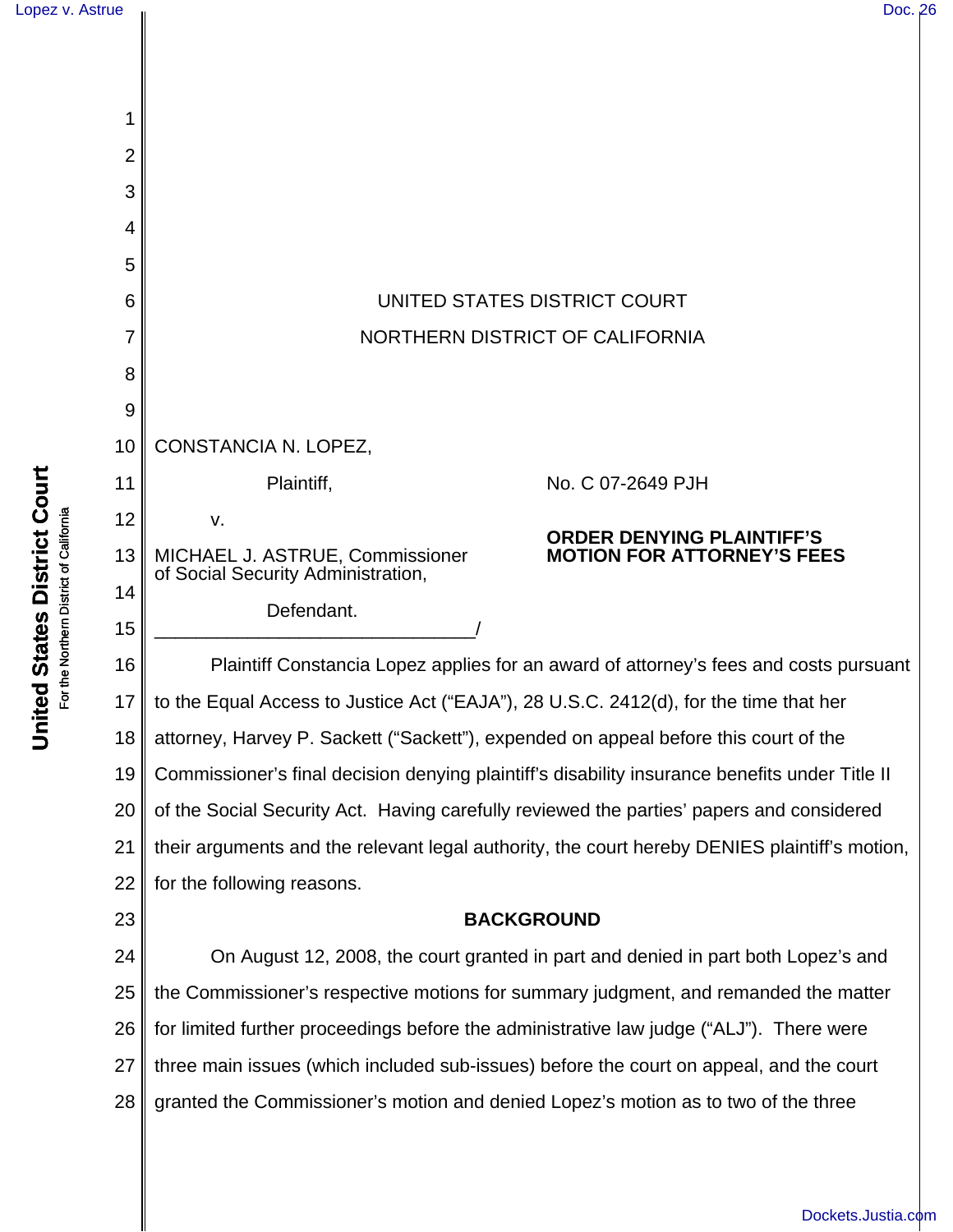**United States District Court United States District Court** For the Northern District of California the Northern District of California

1 2 3 4 5 6 7 8 9 10 11 12 13 14 15 16 17 18 19 20 21 22 23 24 25 26 27 28 2 issues. As for the third issue, whether the ALJ failed to consider Lopez's non-severe mental impairments during his Step Four analysis, the court found that the ALJ erred when he failed to articulate or explain his consideration of Lopez's non-severe depression. Specifically, the court stated in the August 12, 2008 order: There is evidence in the record that suggests the ALJ may have considered Lopez's non-severe mental impairments at Step Four of his analysis. The record shows that at Step Four, the ALJ proffered a hypothetical to the VE that took into account Lopez's non-severe depression. Specifically, the ALJ asked the VE whether someone with a mild mental RFC for activities of daily living, mild for social function, mild for concentration, persistence, and pace, with no episodes of decompensation could perform Lopez's relevant past work. A.T. 310-11. Accordingly, given this hypothetical, the ALJ may have accorded some consideration to the limiting effects of Lopez's non-severe depression in his RFC determination. However, the ALJ failed to *articulate* this consideration in his decision. At Step Four, the ALJ had a duty to set forth a detailed analysis of the reasoning that formed the basis of his conclusions. *See* SSR 98-6p (describing the extensive narrative discussion requirements of the ALJ). Accordingly, the ALJ was required to make specific findings on the record at each phase of the Step Four analysis. *See Pinto v. Massanari*, 249 F.3d 840, 847 (9th Cir. 2001) (finding error where "ALJ, although noting [claimant's] limitation in both his findings of fact and hypothetical to the vocational expert, failed to *explain* how this limitation related to his finding that [the claimant] could perform her past relevant work") (emphasis added). In *Pinto*, the Ninth Circuit faulted the ALJ for the same type of error. *Id.* In that case, the Ninth Circuit was concerned with the ALJ's failure to explain how the claimant's illiteracy factored into his analysis regarding her ability to perform her past relevant work. *Id.* at 846. The *Pinto* court noted that although the ALJ likely considered the claimant's limitation in a hypothetical to the VE, the ALJ erred by failing to explain how this limitation related to his finding that the claimant could perform her relevant past work. *Id.* at 847. The Ninth Circuit remanded the case because, among other reasons, the court found it difficult to review the ALJ's decision without a sufficient explanation for his reasoning. *Id.* Like *Pinto*, in this case, the ALJ's decision does not properly explain his consideration, if any, of Lopez's non-severe mental impairment at Step Four. In fact, the ALJ fails to mention at all Lopez's mental impairment in his decision on the issue of her RFC. Moreover, he also fails to mention or discuss the effect of Lopez's non-severe impairments in combination with, and upon, her severe impairments. Accordingly, remand is necessary so that the ALJ may consider Lopez's non-severe mental impairments in his RFC assessment if he did not do so previously; or, if he did, so that he may articulate its impact on his ultimate RFC finding. *See id.; see also Carmickle v. Comm'r, Soc. Sec. Admin.*, No. 05-36128, 2008 WL 2841163, at \*7 (9th Cir. July 24, 2008). Order at 9-10.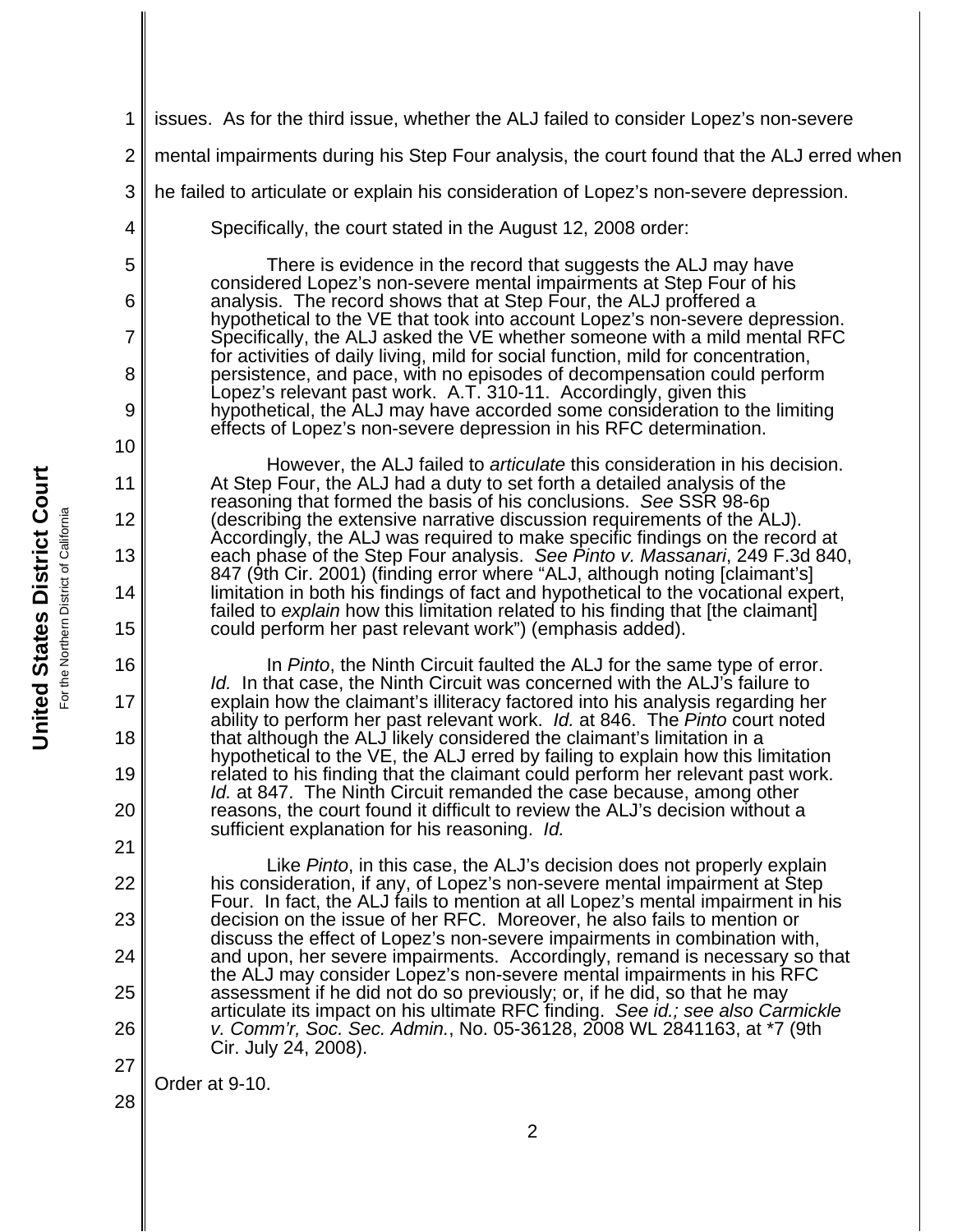1 2 3 4 5 In remanding the case to the ALJ, the court was, however, very clear that it found "the ALJ's decision to have been substantially correct," that the case was remanded to the ALJ for the limited purpose of "clarify[ing] the impact of Lopez's non-severe impairments on [the] RFC determination at Step Four," and that "[i]n all other respects," the court was granting the Commissioner's motion and denying Lopez's motion. Order at 19.

6 7

## **DISCUSSION**

## **A. Legal Standard**

8 9 10 11 12 13 14 15 Under the EAJA, an applicant for disability benefits becomes the prevailing party when the denial of benefits is reversed and remanded. *Gutierrez v. Barnhart*, 274 F.3d 1255, 1257 (9th Cir. 2001) (citing *Shalala v. Schaefer*, 509 U.S. 292, 300-02 (1993)). A prevailing party may recover attorneys' fees and costs *unless the court finds the government's position was substantially justified* or that special circumstances exist which would render an award of fees and costs unjust. 28 U.S.C. § 2412(d)(1)(A) (emphasis added). The government has the burden to show that its position was substantially justified or that special circumstances existed. *Gutierrez*, 274 F.3d at 1258.

#### 16

#### **B. Motion for Attorney's Fees**

17 18 19 20 21 22 23 24 Lopez's counsel, Harvey Sackett, requests a total of \$8,679.45 in attorney's fees and costs. That represents \$8,003.73 in fees; \$296.80 for 2.8 hours of paralegal work at a rate of \$106.00 per hour; and \$378.92 in costs. As for the attorney's fees, Sackett asserts the fees are based on 43.3 hours of work, including time preparing the motion for fees and the reply. He requests compensation for 32.95 hours at the 2007 rate of \$176.62 per hour, and for 10.35 hours at the 2008 rate of \$182.35 per hour. The Commissioner opposes the motion, arguing first that fees are inappropriate since its position was substantially justified; and second, that the fees requested are unreasonable.

25 26 The court first considers whether the Commissioner's position was substantially justified.

27 ////

28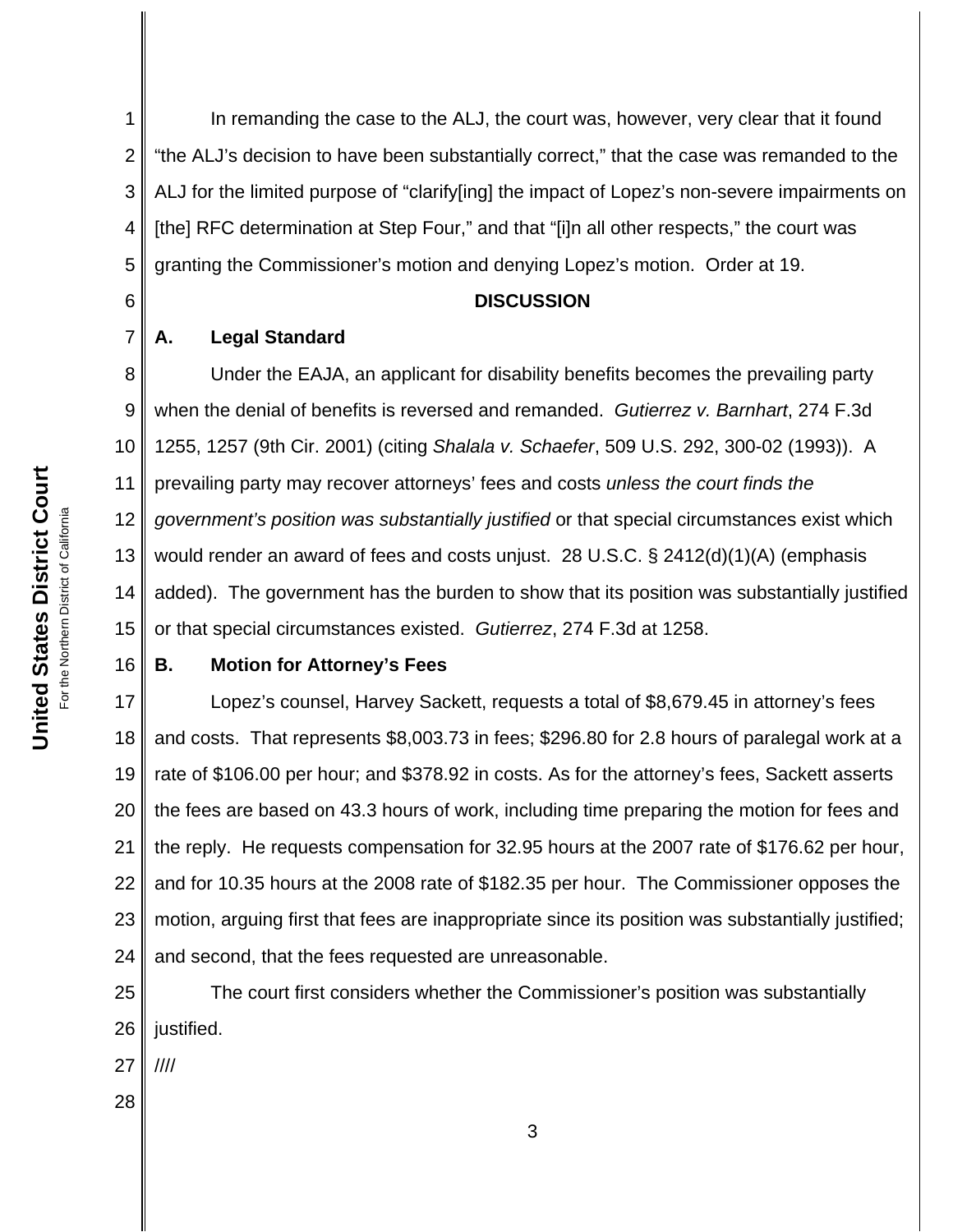#### **A. Substantial Justification**

2 3 4 5 6 7 8 9 "'Substantially justified' means 'justified in substance or in the main' - that is, justified to a degree that could satisfy a reasonable person." *Gutierrez*, 274 F.3d at 1258 (quoting *Pierce v. Underwood*, 487 U.S. 552, 563 (1988)). This standard is met when "reasonable people could differ as to the appropriateness of the contested action." *Pierce*, 487 U.S. at 564. A substantially justified position must have a basis in both law and fact. *Gutierrez*, 274 F.3d at 1258 (citing *Flores*, 49 F.3d at 569 ("[i]n this circuit, we apply a reasonableness standard in determining whether the government's position was substantially justified for purposes of the EAJA").

10 11 12 13 14 15 16 17 18 19 20 21 22 In her opening motion, Lopez argues that the Commissioner's position on appeal defending the ALJ's decision on the remanded issue was not substantially justified because the ALJ's decision had no reasonable basis in law. She also asserts that this court held that the ALJ's decision conflicted both with Ninth Circuit precedent and with agency policy. In opposition, the Commissioner points out that the court disagreed with all but one of the multiple issues and sub-issues raised by Lopez in her summary judgment motion. As for the remanded issue, the Commissioner argues that the court's decision itself demonstrates that his decision to defend on the issue was substantially justified. He notes that although the court ultimately remanded because the ALJ did not articulate his consideration of Lopez's non-severe depression, it nevertheless acknowledged that there was "evidence in the record that suggests that the ALJ may have *considered* them," specifically in the form of his hypothetical to the vocational expert. The Commissioner asserts that this demonstrates that his position was reasonable in fact.

23 24 25 26 The Commissioner further argues that his position was also reasonable in law, reiterating the arguments he made in his summary judgment brief and opposition pursuant to Social Security Ruling ("SSR") 96-8p and the Ninth Circuit's decision in *Hoopai v. Astrue*, 499 F.3d 1071 (9th Cir. 2007).

In reply, citing to *Flores v. Shalala*, 49 F.3d 562 (9th Cir. 1995), Lopez implies that

27

28

1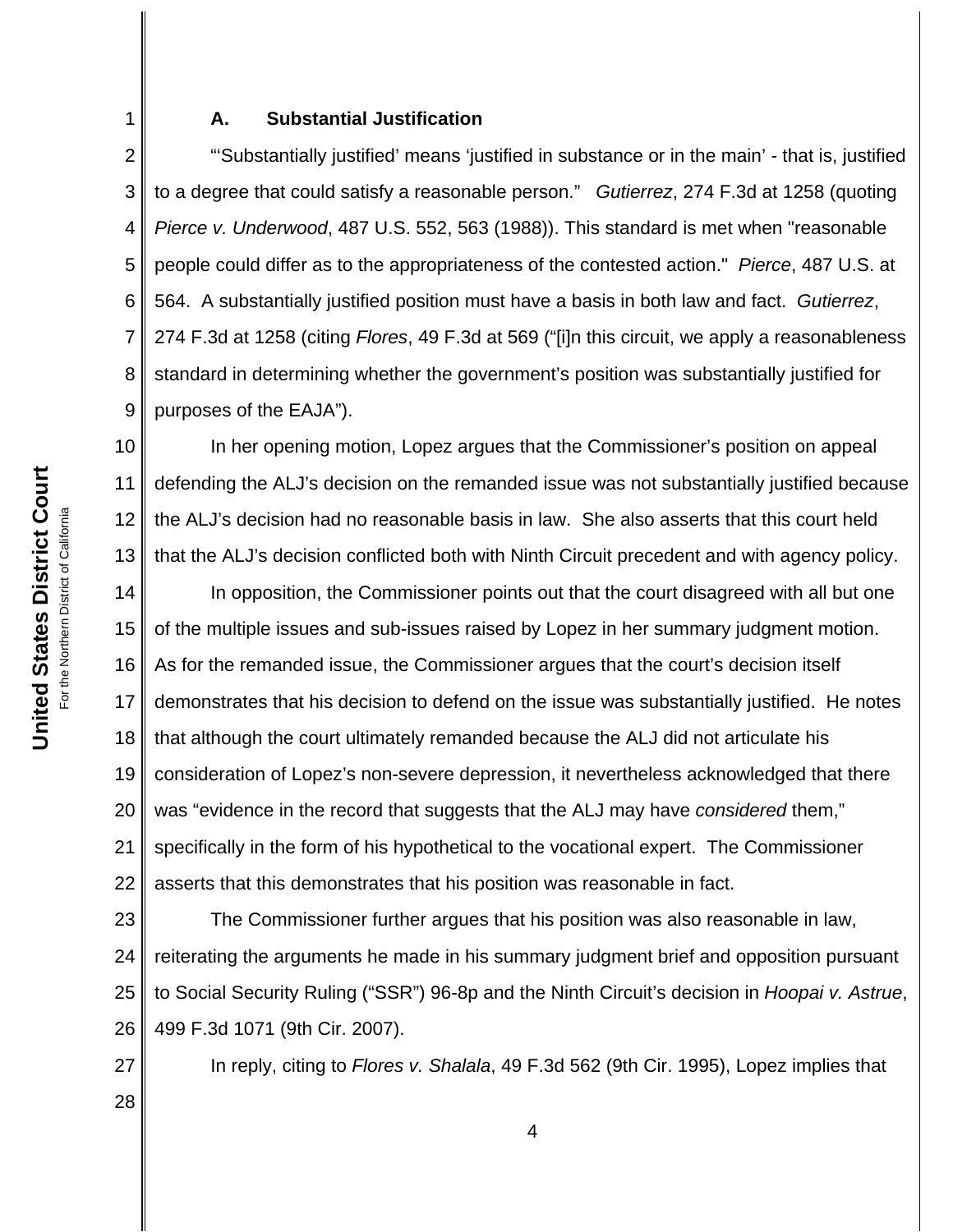1 2 the fact that she "won" on only one issue does not make the Commissioner's position substantially justified. $1$ 

3 4 5 6 7 8 9 10 Lopez is correct that she need not prevail on every issue in order to receive fees under the EAJA. However, the court finds that the Commissioner's position in its summary judgment motion and opposition as to the issue upon which Lopez prevailed was reasonable both in law and fact, and thus substantially justified, precluding an award of fees. *See Flores*, 49 F.3d at 569 (inquiry is whether Commissioner's position with respect to issue on which court based its remand was "substantially justified"). First, based on the court's discussion of the record and the evidence in its August 12, 2008 order, the Commissioner's position was reasonable in fact.

11 12 13 14 15 16 17 18 19 20 The court also finds that the Commissioner's position was reasonable in law. It first notes that contrary to Lopez's assertion otherwise, in its August 12, 2008 order, the court did *not* hold that the ALJ's decision was contrary to agency policy. Second, even though the court was persuaded that this case was similar to the *Pinto* case, 249 F.3d at 847, thus requiring remand for additional findings, the Commissioner's argument that this case was more akin to *Hoopai,* 499 F.3d at 1075, and that the ALJ therefore was not required to make specific RFC findings regarding Lopez's non-severe depression, was reasonable. *See Lewis v. Barnhart*, 281 F.3d 1081, 1083 (9th Cir. 2002) (concluding that Commissioner's position regarding ALJ's characterization of claimant's testimony at step four was "substantially justified" even though district court reversed and remanded issue).

21

# **B. Reasonableness of Fees**

22 23 Because the court finds that the Commissioner's position was substantially justified, it need not reach the individual objections to Sackett's fee request.

- 24 ////
- 25
- 26 27 28 <sup>1</sup> Lopez also cites to two other unpublished district court decisions by other judges on this court in support of her argument that it was unnecessary that she prevail on all issues. The court finds those decisions unhelpful in assessing whether the Commissioner's position was substantially justified under controlling law.

5